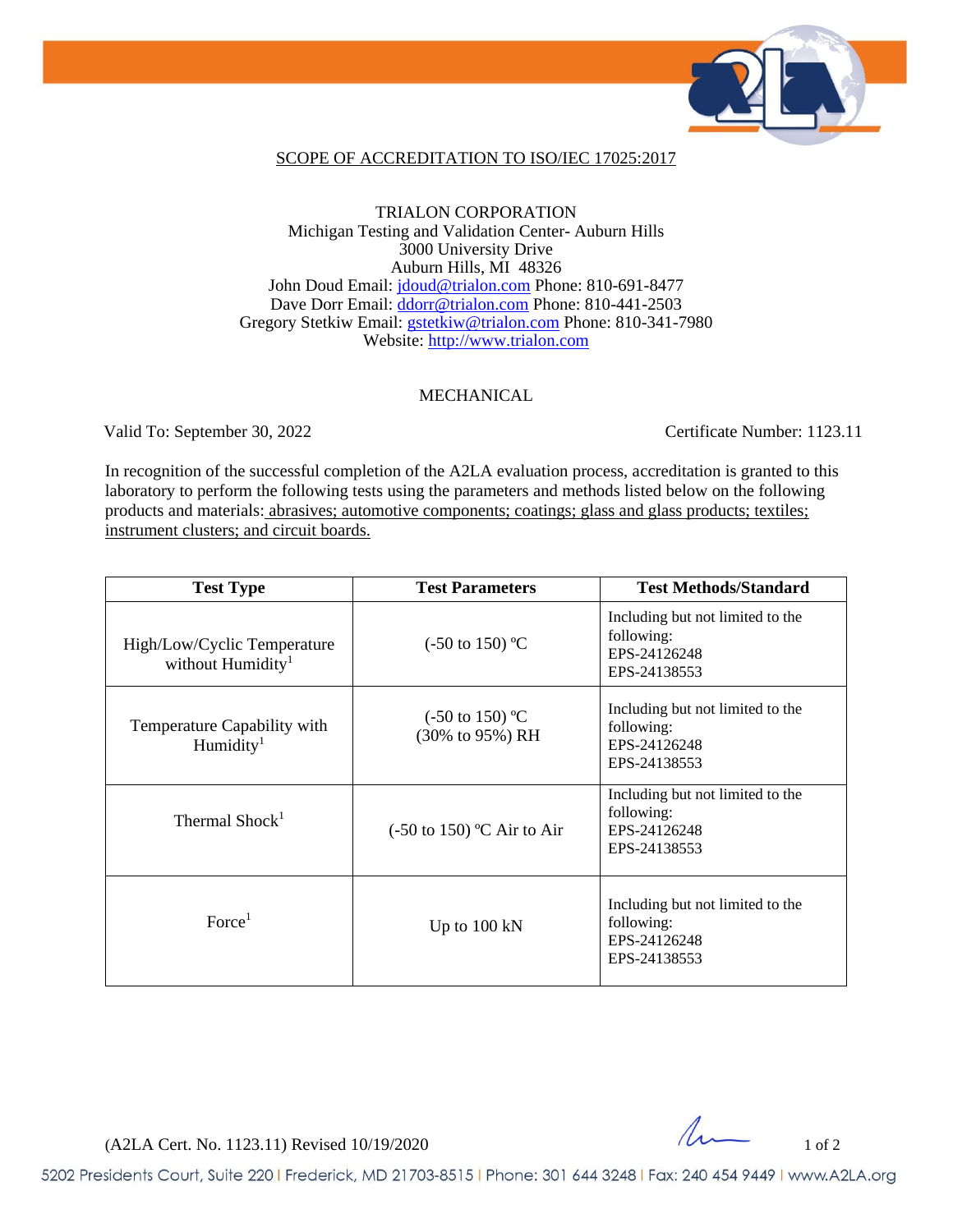| <b>Test Type</b>                                                                                                                                                                                                                                                         | <b>Test Parameters</b>       | <b>Test Methods/Standard</b>                              |
|--------------------------------------------------------------------------------------------------------------------------------------------------------------------------------------------------------------------------------------------------------------------------|------------------------------|-----------------------------------------------------------|
| Microscopic Evaluation/Visual<br><b>Examination/Microsection Analysis</b><br>$(Cross Sectioning)^{1}$                                                                                                                                                                    | $(3x \text{ to } 10,000x)$   | IPS-TM-650 (methods $2.1.1$ ,<br>2.1.2, 2.1.5, and 2.1.10 |
| Real Time X-Ray<br>Case Depth<br>Depth of Decarburization<br>Grain Size<br><b>Inclusion Ratings By Image Analysis</b><br><b>Intergranular Corrosion</b><br>Macro – Etching<br>$Micro-Etching$<br><b>Plating Thickness</b><br><b>Optical Microscopy</b><br><b>SEM/EDS</b> |                              |                                                           |
| Rockwell Hardness Series 500 <sup>1</sup><br><b>LECO Hardness DM400-DTF</b>                                                                                                                                                                                              |                              | <b>ASTM E18</b>                                           |
| Gravel Impact <sup>1</sup>                                                                                                                                                                                                                                               | EPS-24126248                 | Including but not limited to the following:               |
| Dust Exposure <sup>1</sup>                                                                                                                                                                                                                                               | EPS-24126248<br>EPS-24138553 | Including but not limited to the following:               |
| Chemical Resistance <sup>1</sup>                                                                                                                                                                                                                                         | EPS-24126248<br>EPS-24138553 | Including but not limited to the following:               |

## **I. Dimensional Testing**

| <b>Parameter</b>    | Range                                              | <b>Technique/Method</b>                                                                         |
|---------------------|----------------------------------------------------|-------------------------------------------------------------------------------------------------|
| Linear $(1D)^1$     | Up to 10 inches<br>$(+/- .0004$ in.)               | Micrometers/ASME B18.3 and<br>per Customer Requirements                                         |
|                     | Up to 8 inches<br>$(+-.0001in.)$                   | <b>Optical Multi Sensor/Digital</b><br>Microscope/ASME B18.3 and<br>per Customer Requirements   |
|                     | $40$ in. x $48$ in. x $24$ in.<br>$(+/- .0005in.)$ | Coordinate Measurement<br>Machine (CMM)                                                         |
| Angle <sup>1</sup>  | Up to 360 degrees<br>$(+/- 0.5$ degrees)           | Optical Multi Sensor/Digital<br>Microscope + CMM/ASME<br>B18.3 and per Customer<br>Requirements |
| Radius <sup>1</sup> | $0.005$ to 4.00 inches<br>$(+/- 0.001$ in.)        | Optical Multi Sensor/Digital<br>Microscope + CMM/ASME<br>B18.3 and per Customer<br>Requirements |

<sup>1</sup>Also using customer specified methods directly related to the types of tests and parameters listed.